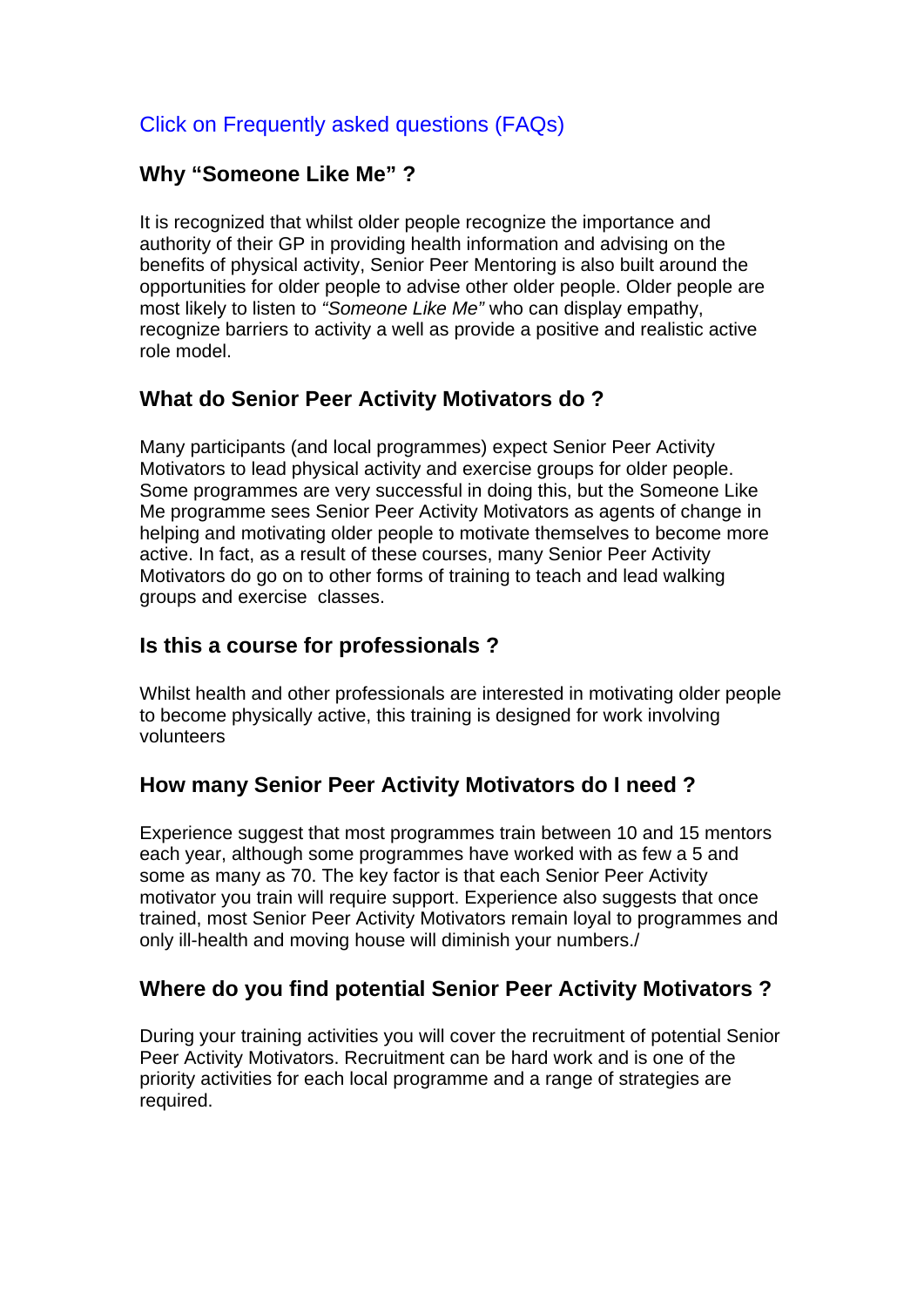# **Are Senior Peer Activity Motivators paid ?**

Senior Peer Activity Motivators are not paid for their voluntary activities, but national guidelines do outline the principles that volunteers should not be out of pocket and consequently local programmes should plan and budget accordingly.

### **How long does it take to run a programme ?**

Experience suggests that 12 months is the minimum time required to establish a local programme and ensure that you can capture the results of mentoring work. We would suggest that  $18 - 24$  months is the time required to establish real indicators of success ?

### **What resources do I need ?**

Programme costs will depend upon

- the numbers of Senior Peer Activity Motivators recruited and the frequency of their activity
- In house resources e.g. printing and design of promotional materials
- Senior Peer Activity Motivator training costs
- Senior Peer Activity Motivator support costs
- Evaluation costs
- Staffing costs (co-ordination, training and support)
- Partner time and resource contributions

Experience to date suggests that

- most local programmes are *under-resourced*
- such programmes are *person resource* intensive and not a cheap option
- Such programme require *dedicated* and clearly identified resources
- Senior Peer Activity motivators are entitled to *quality training* and *promotional materials* and an ongoing programme of support.

### **What is mentoring ?**

"Mentoring is a *one to one, non-judgemental* relationship in which and individual mentor *voluntarily* gives time to **support and encourage** the other. This relationship is typically developed at a **time of transition** in the mentees life, and lasts for a **significant and sustained period".** (Active Community Unit (Home Office 2000)

## **What's in a name ?**

Senior Peer Health Mentoring are the terms we have applied to this work.